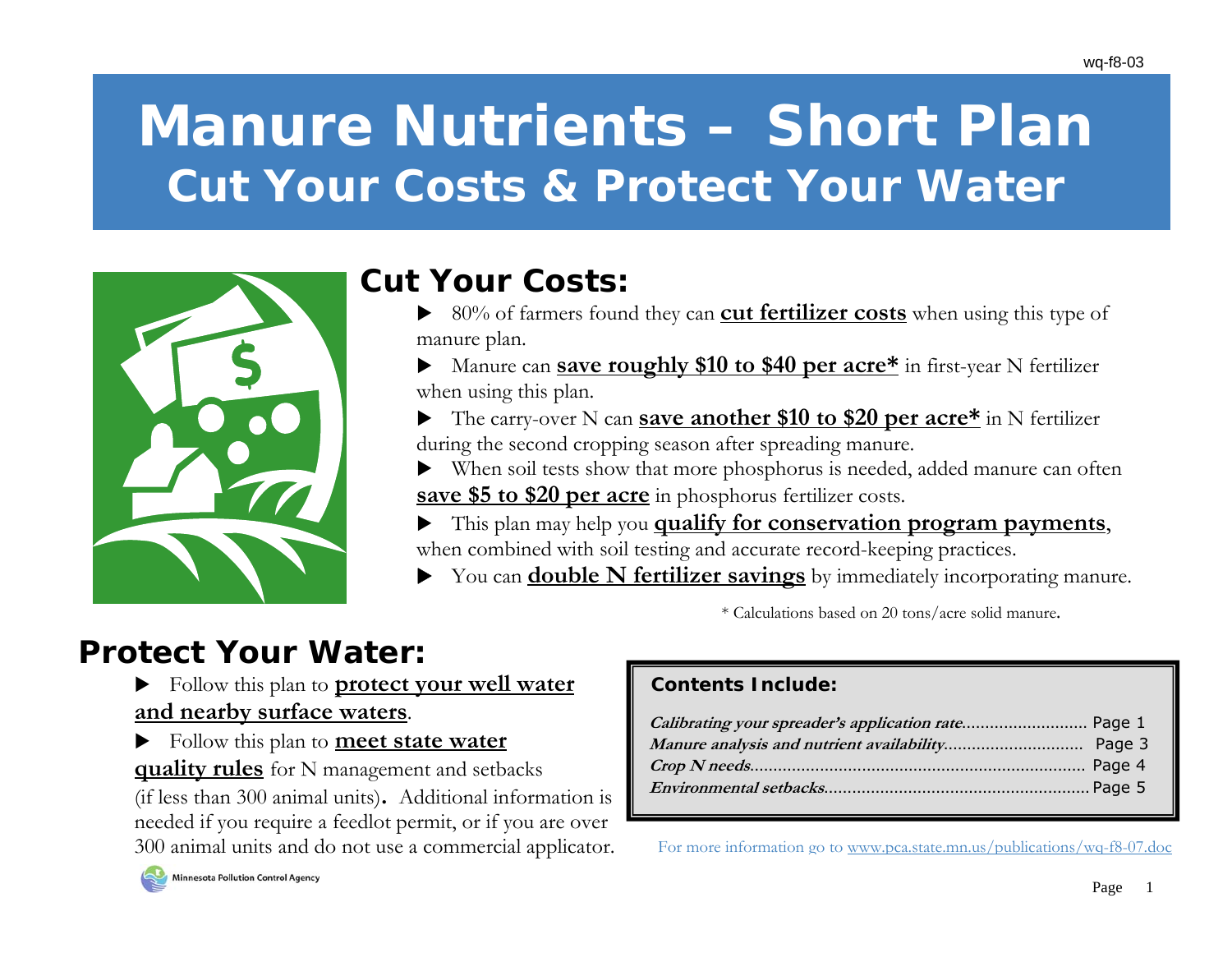# **1. Calibration:**

# **Know your manure application rate**

**1**<sup>st</sup> rate - My rate is \_\_\_\_\_\_\_\_\_\_ (tons or 1,000 gallons) at normal tractor speed.

**2<sup>nd</sup> rate -** My rate is \_\_\_\_\_\_\_\_\_\_ (tons or 1,000 gallons) at slow tractor speed.

## **Solid Manure:**

**Step 1:** Weigh the spreader both empty and full. Subtract empty weight from full weight to determine tons of manure per load.

**Step 2:** See how many acres are covered by one load – multiply the distance traveled by the width of the spread. *Example: 800 feet traveled X 20 foot width = 16,000 square feet per load 16,000 square feet ÷ 43,560 square feet per acre = 0.37 acres per load 6 tons per load ÷ 0.37 acres per load = 16 tons/acre* 

*\*Alternative to step 2:* See how many loads it takes to cover a field when going at a known tractor speed *Example: 30 loads X 6 tons/load = 180 tons applied 180 tons ÷ 11 acres = 16 tons/acre* 

## **Liquid Manure:**

**Step 1:** Determine 1000's of gallons hauled per load by multiplying tank volume by 90%.

**Step 2:** Determine acres covered per load using the same procedures as in step 2 for solid manure.

### **WEIGHING YOUR SPREADER:**

- Takes less than 20 minutes
- Contact your SWCD or NRCS office to find out how to get load cell scales and assistance.

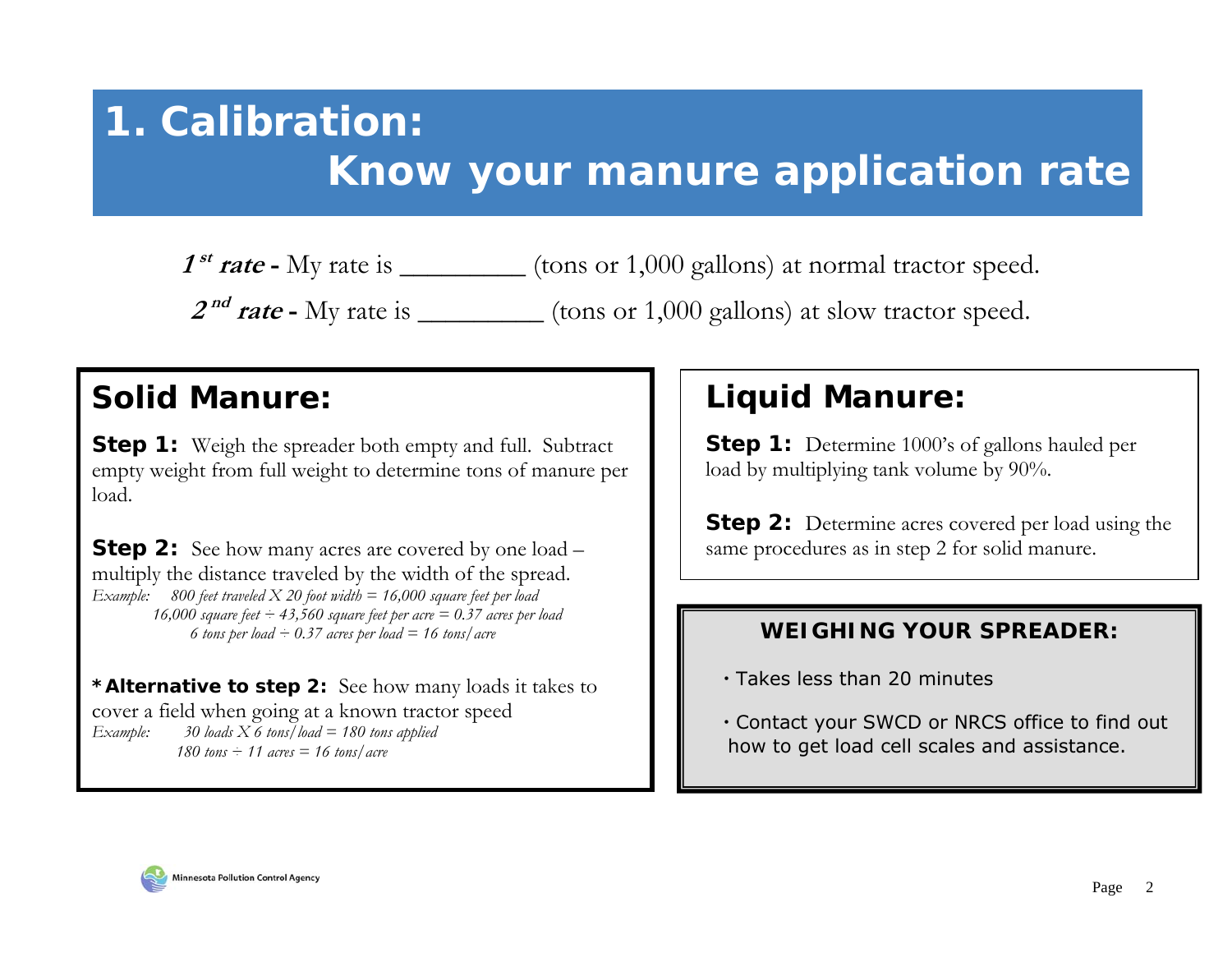# *Calibrating Manure Spreaders Using Scales*

### **1. Determine Manure Weight (per load):**

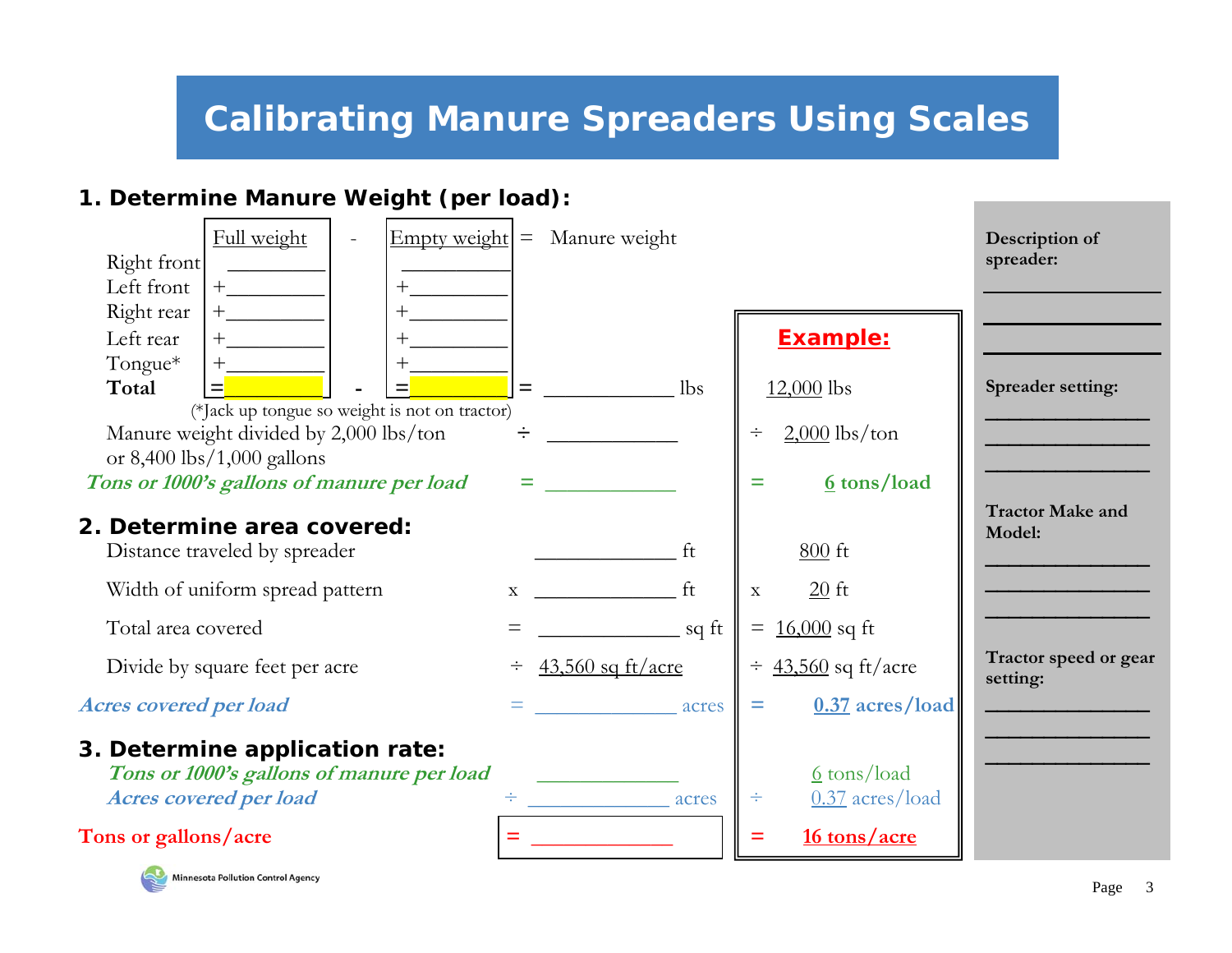# **2. Manure Analysis and Nutrient Availability**

**For more information about manure testing, go to http://www.extension.umn.edu/distribution/cropsystems/DC6423.html**

| <b>Manure source</b><br>Date of analysis | My application rate:                               |
|------------------------------------------|----------------------------------------------------|
| <b>Manure analysis</b>                   | My application method is (circle):                 |
| Ibs Nitrogen<br>$\text{lbs } P_2O_5$     | Surface Applied Knife Injected<br>Sweep Injected   |
| $\mathsf{libs}\ \mathsf{K}_2\mathsf{0}$  | How soon after application is manure incorporated? |
|                                          | Within 12 hours 12 hr to 4 days<br>More than 4 d   |

### **Nutrients available for crop:**

|                  |                                                          | N                                      |                                                         | P <sub>2</sub> O <sub>5</sub>                                  | K <sub>2</sub> O                                  |              |                |
|------------------|----------------------------------------------------------|----------------------------------------|---------------------------------------------------------|----------------------------------------------------------------|---------------------------------------------------|--------------|----------------|
| $\boldsymbol{A}$ | Lab analysis                                             |                                        | $\mathsf{lbs}$                                          | $\mathsf{lbs}$                                                 | $\mathsf{lbs}$                                    |              |                |
| B                | Rate of application<br>(tons or 1000's gals<br>per acre) | $X_{-}$                                |                                                         |                                                                |                                                   | $\mathsf{X}$ | $\mathsf{X}^-$ |
| $\mathcal{C}$    | <b>Total applied</b><br>$(A \times B)$                   | lbs N                                  |                                                         | $\text{lbs } P_2O_5$                                           | $\mathsf{Ibs}\, \mathsf{K}_2\mathsf{O}$           |              |                |
| D                | Availability                                             | *1st Year N<br>$X \sim %$<br>(table 1) | **2 <sup>nd</sup> Year N<br>$X$ 25%<br>$(15%$ if swine) | 80%<br>$\mathsf{X}^-$                                          | $X$ 90%                                           |              |                |
|                  | Total nutrients<br>available to crop<br>$(C \times D)$   | <b>lbs</b><br>$1st$ yr N*              | lbs<br>$2^{nd}$ yr $N^{\star\star}$                     | 1bs P <sub>2</sub> O <sub>5</sub><br>(compare to tables 4 & 5) | $\_$ lbs K <sub>2</sub> O<br>(compare to table 6) |              |                |

\*1<sup>st</sup> crop following manure additions \*\*\*2<sup>nd</sup> crop following manure additions



More than 4 days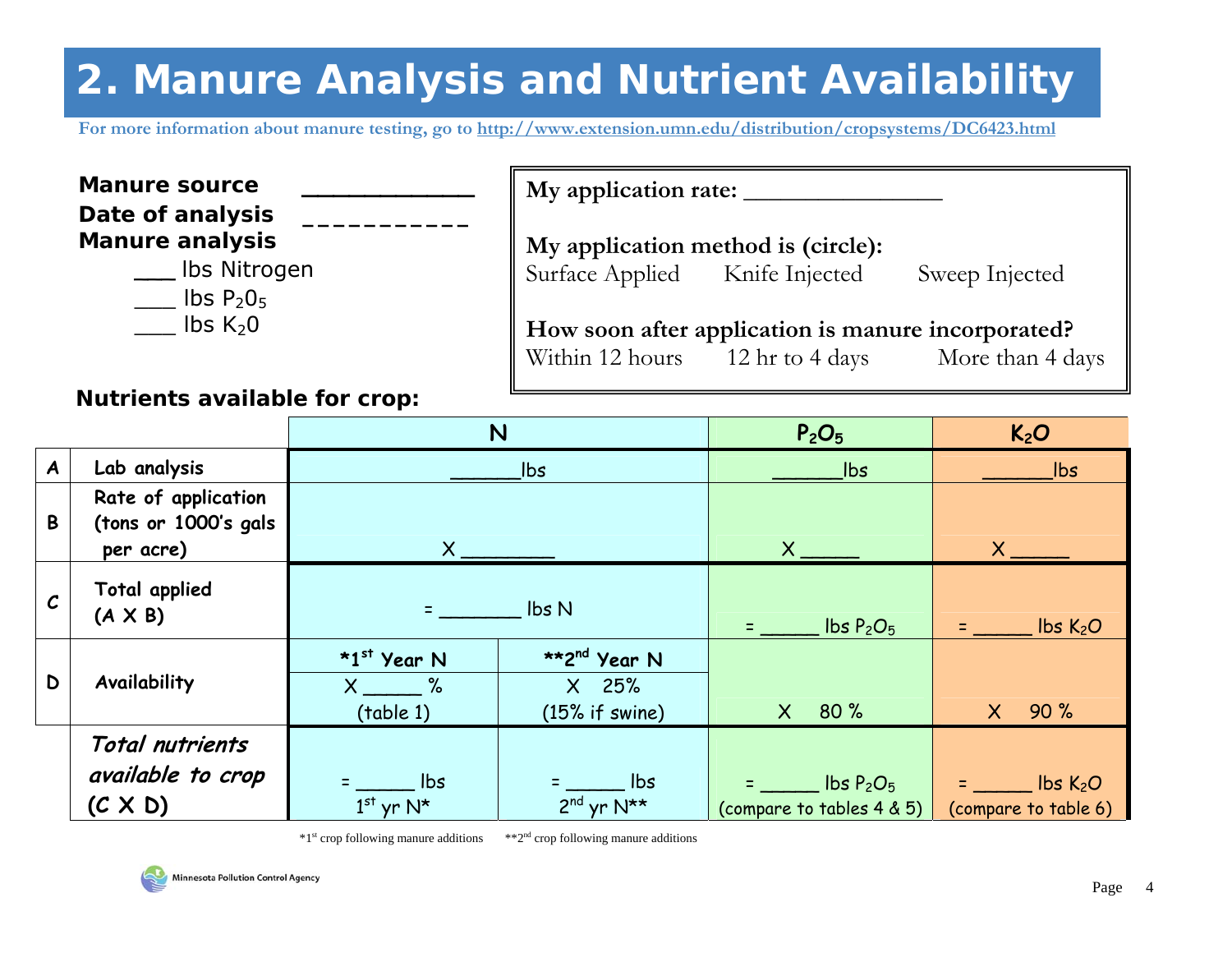# **3. Crop Nitrogen Needs**

#### **Complete each row that fits your crop/manure scenarios**

|                         |                                                                                            | <b>Crop N Needs</b>                                        |                                                |                                                                                   |                                                                |                                                                                                           | <b>N</b> Additions                                                        |                                         |                                                                |
|-------------------------|--------------------------------------------------------------------------------------------|------------------------------------------------------------|------------------------------------------------|-----------------------------------------------------------------------------------|----------------------------------------------------------------|-----------------------------------------------------------------------------------------------------------|---------------------------------------------------------------------------|-----------------------------------------|----------------------------------------------------------------|
| $\sqrt{if}$<br>applies: | <b>Crop Scenario</b>                                                                       | <b>A.</b><br>N needs<br>before<br>credits<br>(see table 2) | <b>B.</b><br>Legume<br>credit<br>(see table 3) | $\mathbf C$<br>Crop <sub>N</sub><br>needs<br>after legume<br>credits<br>$(A - B)$ | D.<br>$2nd$ year<br>manure N<br>(see $**$ on<br>previous page) | E.<br><b>Crop N</b> needs<br>after legume<br>$\& 2^{\text{nd}} \text{ yr}$<br>manure<br>credits $(C - D)$ | $\mathbf{F}$ .<br>$1st$ year<br>manure N<br>(see $*$ on<br>previous page) | G.<br>Starter<br>nitrogen<br>fertilizer | H.<br><b>Additional N</b><br>fertilizer needs<br>$(E - F - G)$ |
|                         | 1 <sup>st</sup> year corn after<br>hay/alfalfa                                             | #                                                          | $\#$                                           | $\#$                                                                              | 0#                                                             | $\#$                                                                                                      | #                                                                         | #                                       | $\#$                                                           |
|                         | $2nd$ year corn after<br>alfalfa<br>(no manure before 1 <sup>st</sup> yr corn)             | #                                                          | #                                              | #                                                                                 | 0#                                                             | $\#$                                                                                                      | #                                                                         | #                                       | $\#$                                                           |
|                         | $2nd$ year corn after<br>alfalfa<br>(manure applied before 1 <sup>st</sup> yr<br>corn)     | #                                                          | #                                              | #                                                                                 | #                                                              | #                                                                                                         | #                                                                         | #                                       | #                                                              |
|                         | Corn following corn -<br>(no manure on previous year<br>- no alfalfa 2 yrs ago)            | #                                                          | 0#                                             | $\#$                                                                              | 0#                                                             | $\#$                                                                                                      | #                                                                         | #                                       |                                                                |
|                         | Corn following corn<br>(manure on previous year corn<br>- no alfalfa 2 yrs ago)            | $\#$                                                       | 0#                                             | $\#$                                                                              | $\#$                                                           | $\#$                                                                                                      | #                                                                         | #                                       | $\#$                                                           |
|                         | <b>Corn following</b><br>soybeans (manure or no<br>manure on previous year)                | $\#$                                                       | 40#                                            | #                                                                                 | 0#                                                             | $\#$                                                                                                      | #                                                                         | #                                       | $\#$                                                           |
|                         | Other                                                                                      |                                                            |                                                |                                                                                   |                                                                |                                                                                                           |                                                                           |                                         |                                                                |
|                         | Other                                                                                      |                                                            |                                                |                                                                                   |                                                                |                                                                                                           |                                                                           |                                         |                                                                |
|                         | Example: 2 <sup>nd</sup> yr corn after<br>alfalfa (manure applied<br>before $1st$ yr corn) | <b>180</b>                                                 | 75                                             | 105 <sub>1b</sub>                                                                 | <b>40 lb</b>                                                   | <b>65 lb</b>                                                                                              | <b>50 lb</b>                                                              | 15 <sub>lb</sub>                        | 0#                                                             |

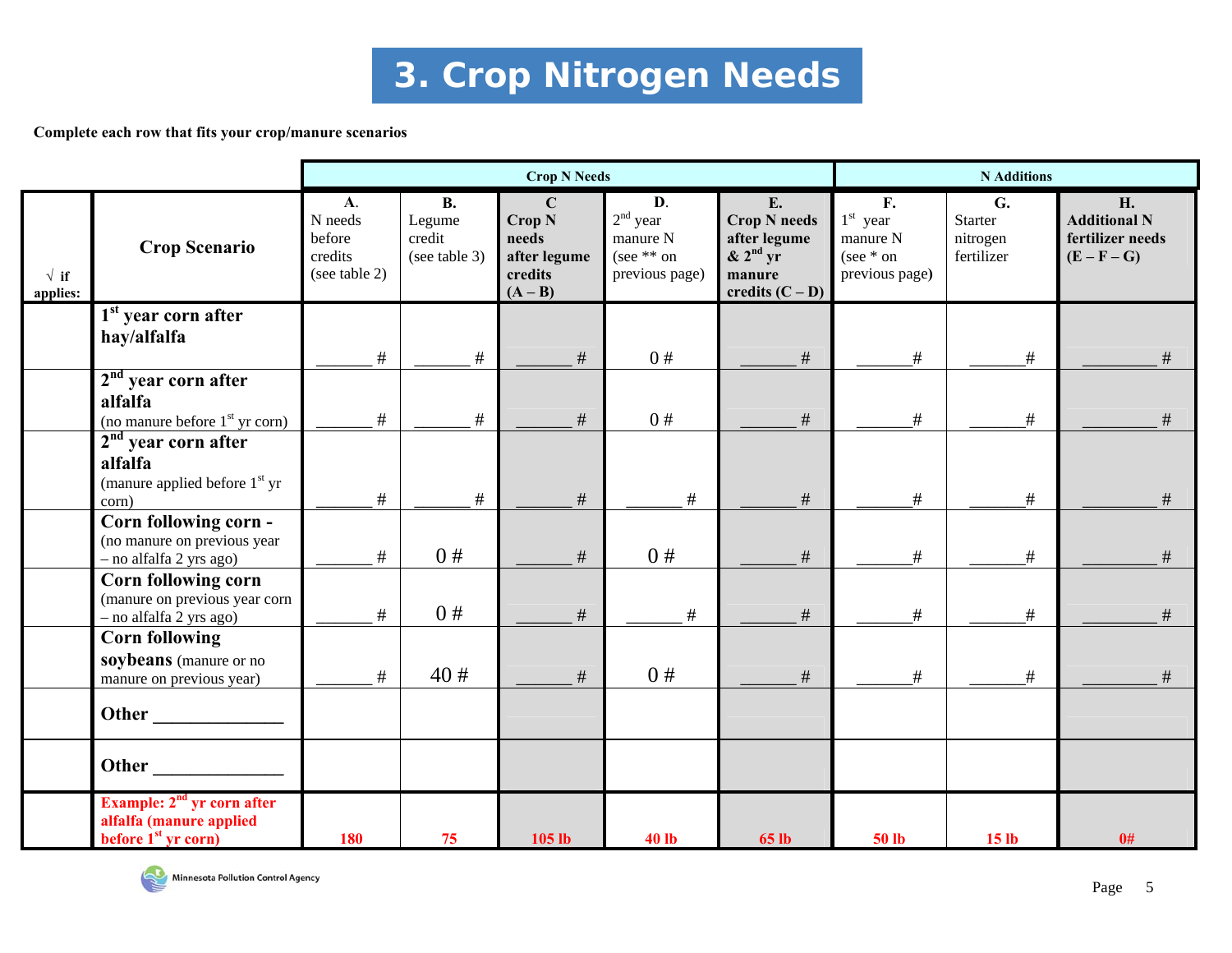# **4. Environmental Setbacks**

### **Lakes, streams, intermittent streams, wetlands (10+ acres), & drainage ditches without berms**

- No manure can be applied within 25 feet of the above listed waters.
- Within 300 feet from above listed waters, all manure must be incorporated before 24 hours and before rain.
- No manure can be applied within 300 feet when the ground is frozen or snow-covered.

### **Open tile intakes**

▪ Within 300 feet, all manure must be incorporated before 24 hours and before rain.

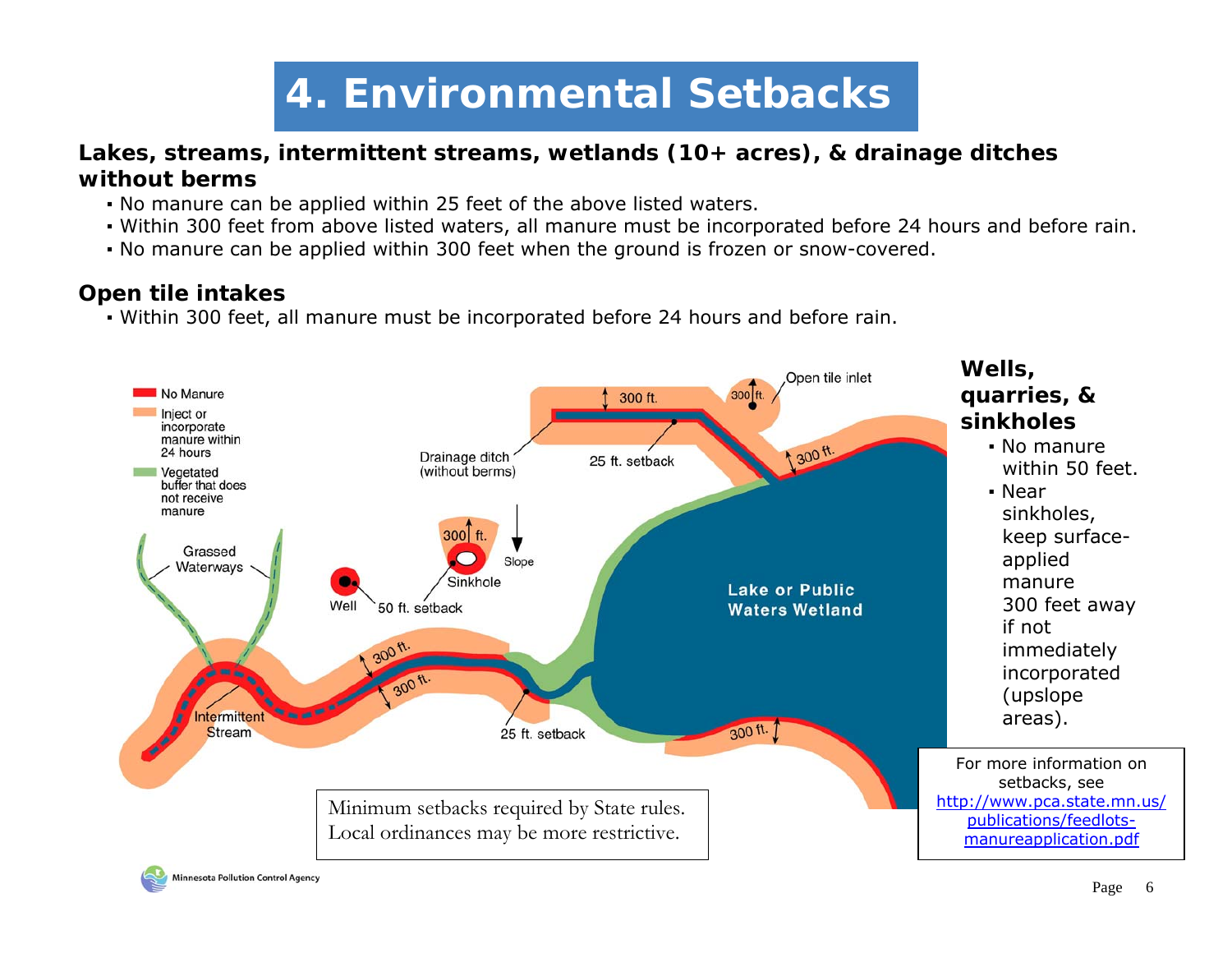

|             | Incorp.<br>After | Incorp.<br>$\frac{1}{2}$ to 4 | Incorp.<br>Within $\frac{1}{2}$ | Sweep<br>inject | Knife<br>inject |
|-------------|------------------|-------------------------------|---------------------------------|-----------------|-----------------|
|             | 4 days           | days                          | day                             |                 |                 |
| <b>Beef</b> | 25               | 45                            | 60                              | 60              | 50              |
| Dairy       | 20               | 40                            | 55                              | 55              | 50              |
| Swine       | 35               | 55                            | 75                              | 80              | 70              |
| Poultry     | 45               | 55                            | 70                              | <b>NA</b>       | <b>NA</b>       |

## **Table 1. 1st year N availability from manure (%)**

#### **Table 2. Crop N needs w/manure – before legume credit**

|              | Medium or Low      | <b>High Productivity</b> |
|--------------|--------------------|--------------------------|
|              | productivity soils | soils                    |
| Corn         | 100-140            | 130-180                  |
| Alfalfa      |                    |                          |
| Soybeans     |                    |                          |
| Wheat        | 80-105             | 130-170                  |
| Grass-legume | 60                 | 60                       |

#### **Table 3. Legume N credits for corn (lbs)**

|                                       | Good quality | Average quality |
|---------------------------------------|--------------|-----------------|
| 1st year after alfalfa                | 150          | 100             |
| 2 <sup>nd</sup> year after alfalfa    | 75           | 50              |
| Soybeans                              | 40           | 40              |
| 1st year grass/legume hay             | 75           | 75              |
| 2 <sup>nd</sup> year grass/legume hay |              | ი               |
| 1st year after red clover             | 75           | 75              |
| 2 <sup>nd</sup> year after red clover | 35           | 35              |
|                                       |              |                 |

#### **Table 4. Phosphorus removal by crops**

| Crop                | $P_2O_5$ removal | Crop        | $P_2O_5$ removal |
|---------------------|------------------|-------------|------------------|
| Alfalfa             | 10.8 lbs/ton     | Oats        | $0.25$ lbs/bu    |
| Alsike clover       | $10.5$ lbs/ton   | Peas        | $0.01$ lbs/lb    |
| Barley grain        | $0.41$ lbs/bu    | Potatoes    | $0.14$ lbs/cwt   |
| Canola              | 1.3 lbs/cwt      | Red clover  | $10.8$ lbs/ton   |
| Corn                | $0.34$ lbs/bu    | Rye         | $0.44$ lbs/bu    |
| Corn silage         | 3.8 lbs/ton      | Soybeans    | $0.82$ lbs/bu    |
| <b>Edible</b> beans | $0.01$ lbs/lb    | Sugar beats | 2.2 lbs/tons     |
| Grass hay or        | 8.9 lbs/ton      | Sweet corn  | 11 lbs/ton       |
| pasture             |                  |             |                  |
| Grass/legume        | $11.2$ lbs/ton   | Wheat       | $0.53$ lbs/bu    |

### **Table 5. Crop P2O5 needs (lbs)**

|                     | $6-10$ Bray | 11-15 Bray | 16-20 Bray    | $21 + Bray$ |
|---------------------|-------------|------------|---------------|-------------|
|                     | 4-7 Olsen   | 8-11 Olsen | $12-15$ Olsen | $16+$ Olsen |
| Corn (175-200 bu)   | 75          | 45         | 15            |             |
| <b>Broadcast</b>    |             |            |               |             |
| Corn (175-200 bu)   | 40          | 30         | $10-15$       | $10-15$     |
| Row                 |             |            |               |             |
| Alfalfa (6 ton)     | 65          | 40         | 15            |             |
| Soybeans (50-60 bu) | 60          | 35         | 15            |             |
| Wheat (70-79 bu)    | 50          | 25         | 0             |             |
| <b>Broadcast</b>    |             |            |               |             |
| Grass-legume (4)    | 50          | 30         | 10            |             |
| ton)                |             |            |               |             |